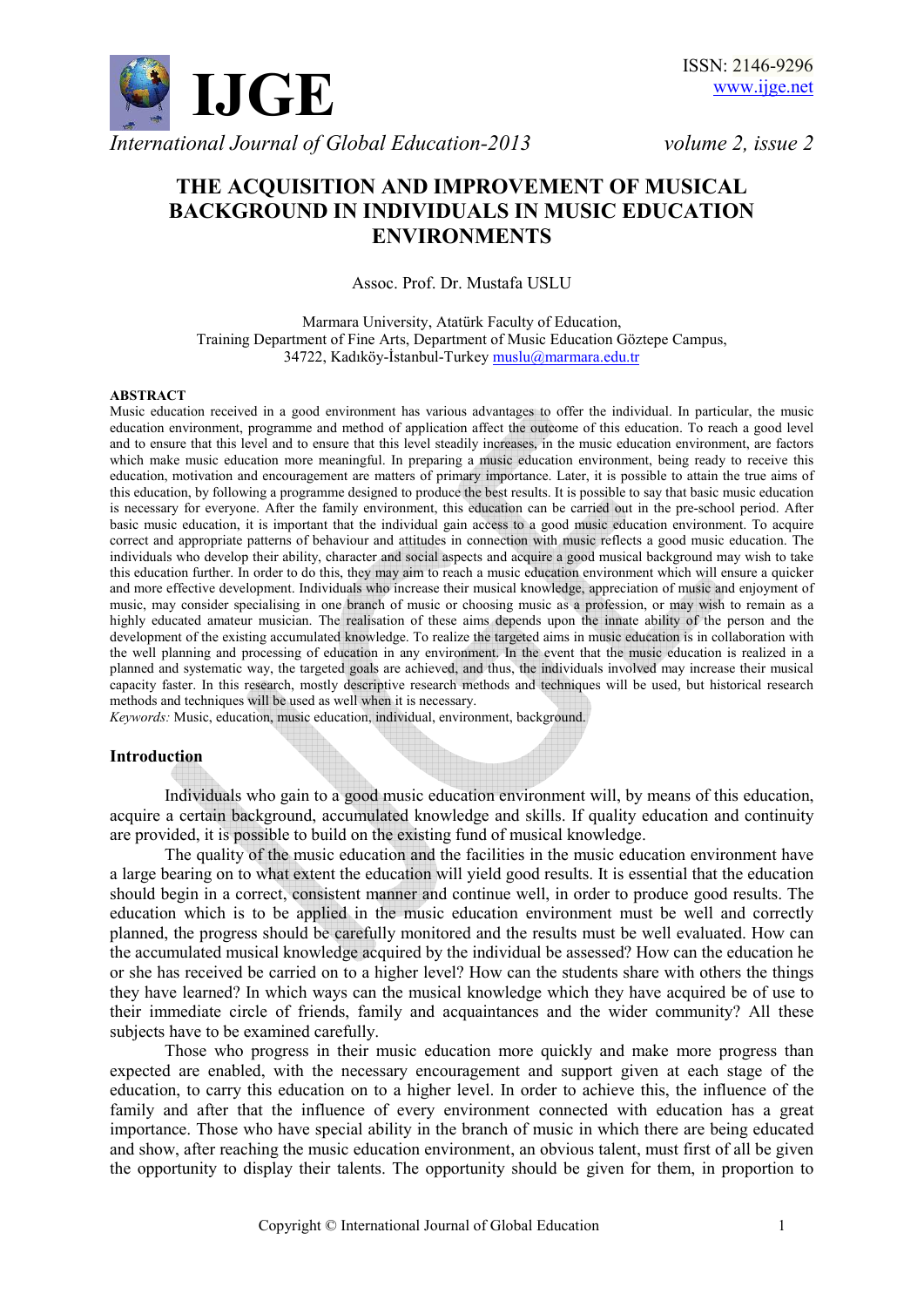

their capacity, to give an individual or group recital or concert. By so doing, it may be possible to observe them better and to decide whether or not it is necessary for them to have a more professional education. Hard-working and keen individuals who produce good results in instrument training may be orientated towards special schools specialising in music. Those educated in such schools may progress to become members of various choirs and orchestras or to make a career as a soloist, and those with creative talent may employ this talent as a composer or arranger. Some of these people may in time make a name for themselves and even succeed in becoming a performer of international stature. Among musicians well-trained in a particular branch, there may be some who aim to become good music teaches and educationalists and who succeed in realising this aim.

 In society there are found some individuals who are well enough educated in music to pursue a career in music, but prefer to take an interest in music as an amateur. These people may, by arranging a concert, display their musical capacity to take community and in doing so they may not only retain their own musical standards, but also contribute to the education of other amateurs like themselves. In societies where good amateur musicians are found, music education can be developed and spread more quickly. Whether as a professional or as an amateur, every person involved in music education communicates his or her accumulated knowledge to those around them and makes an important contribution to the artistic and cultural development of society.

#### **Music and Music Education**

 Music, by its intrinsic nature and in its different dimensions, has an important influence on people's lives. By means of music, human beings form a more balanced, harmonious and productive relationship with themselves and with the community at large. If we consider that music has functions such as to closely influence and change the inner life of a person, to influence societies, to be a tool of education etc., it can easily be seen to be one of the most effective and determinating elements in the life of human beings (Uslu, 2009: 15).

 The individual interacting with music in the community in which he is placed acquires various musical patterns of behaviour and attitudes. To listen to music, to dance to music, to hum a tune, sing a song, play a musical instrument, create music, to appreciate certain kinds of music, to dislike, criticise or praise certain types of music and so on, are a few examples of these kinds of behaviours (Uçan 1994a: 12). The human being, who first adopts certain musical behaviours and then interacts with others in various ways, is closely involved with music during the course of his or her daily life. In the family environment, in the educational environment, in the environment of listening to music and enjoying themselves, in the work environment and other such environments, they may be seen to use music as a means of doing something. As well as in these previously mentioned environments, it can be said that we live closely involved with music, sometimes planned, sometimes unplanned.

When music is evaluated from the point of view of character-building and establishing harmonious relations with other people, it may be said:

"Music is the most subjective and personal expression of the human being. At the same time it is an unforgettable approach to life. By means of music, it is possible, with the lowest possible need for verbal expression, to create a feeling of solidarity among the members of a group and to create sympathy, social harmony and communication" (Koening, 1973: 58).

 Concerning the importance of music in the life of human beings, according to the Chinese philosopher Confucius:

 " A wise man says that music and ceremony should never be abandoned. A person who has access to music corrects his heart. A pure, well-behaved, believing heart develops of its own accord. The easy development of these things creates joy. Joy creates calm. The human, by means of music, reforms himself. He develops himself by making a ceremony. He becomes serious and respectful, he becomes honourable and well-behaved. If there is no harmony and music in the heart, lies and deception enter it." (Özerdim, 1945: 53-54).

The uniting and sharing aspect of music means that it creates environments where people come together by means of music or in order to make music. Music brings people together regardless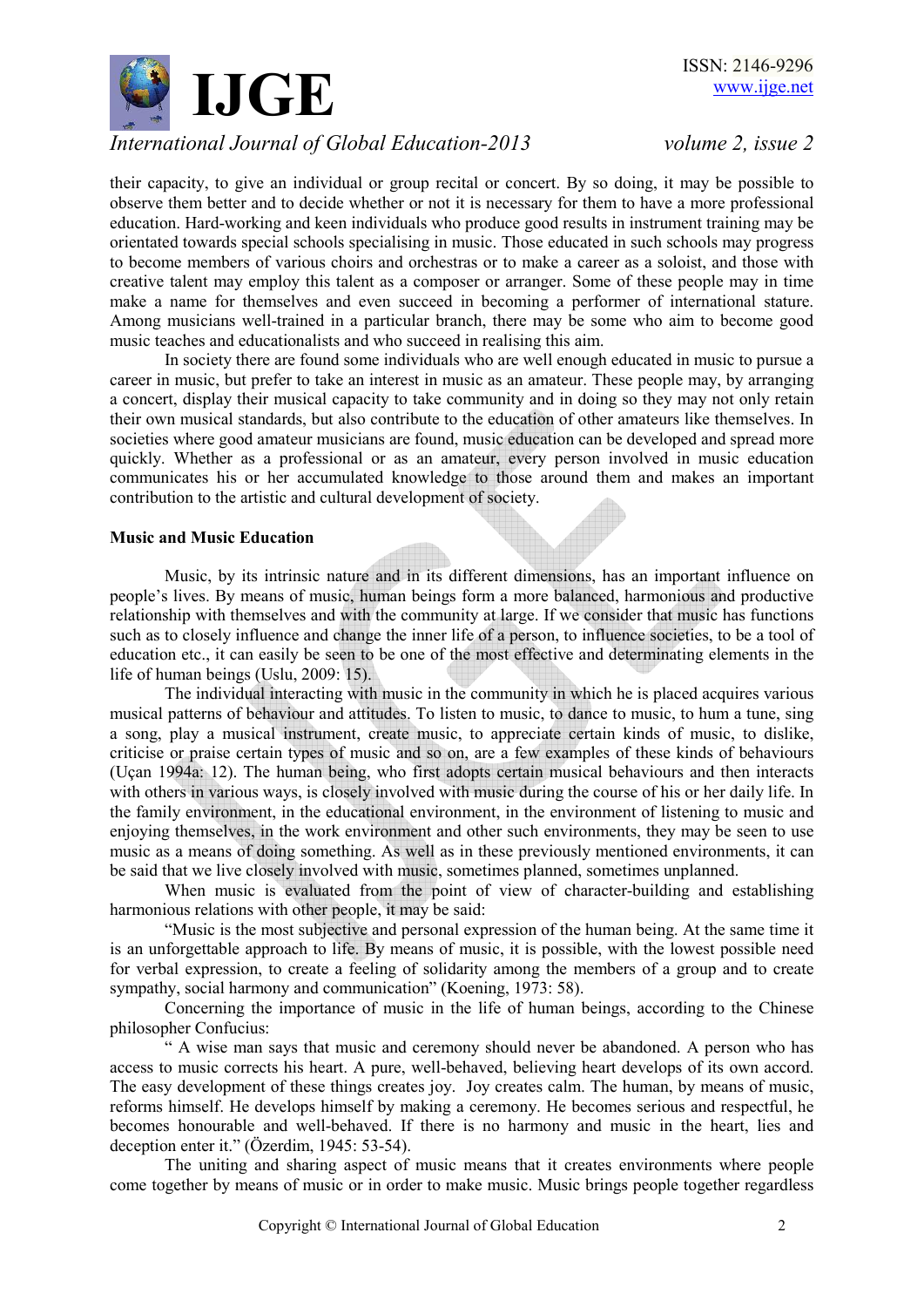

of religion, belief, language or culture. The people coming together with their musical works and activities can get along together in a pleasant environment, can integrate and share common feelings. This situation can also be interpreted as a means of socialisation:

 " Basically, the children of two foreign countries can understand each other through the game of love or through art and music." (Sena, 1934: 11).

 Music education is basically to teach certain musical patterns of behaviour and attitudes, or to alter or change these behaviours and attitudes. During this process, the individual receiving the education acquires the basis of his musical life and, starting from this foundation, follows a planned and methodical path and in this way various goals are reached. By means of music education, the interaction of the individual and his surroundings, especially his musical surroundings, proceeds in a more balanced, orderly, effective way and becomes more productive (Uçan, 1994a: 14).

 Facilitating a certain musical sensitivity, musical taste and musical aesthetic sense, will influence music education positively and even make it easier. The capacity of a person to understand and appreciate music is connected to that person's level of aesthetic feeling. Things which answer the needs and longings of a person are things he understands and uses. And this shows that there is a connection between humans and music (Dinçer, 1988: 445). It seems that the way to strengthen this connection is through education.

 To form elements of quality, continuity and development may be made possible by means of a consistent and effective education system. The nations of the world, throughout history, have realised the importance of music as a tool of education and have taken care to use it as such. With the Ancient Greeks, music was one of the cornerstones of education, was accepted as an effective means of educating the taste and the soul, musical culture was supported by the state as an essential part of general culture, music and gymnastics were seen as an important training, even as a means of moral training. The Greek philosophers gave to music a wider meaning within the boundaries of art as a whole. According to Socrates, philosophy is music's highest point of development Socrates, thinking that it was better to learn late than never, took music lessons in his old age. According to Plato, music is an important means of education. Plato, as well as considering gymnastics to be important, considered the development of the soul more important than the development of the body and believed in the power of education would even be effective in moral education and that it would beautify the soul. According to him, music and games were the right of youth and would be the means to make youth honourable ( Yönetken, 1952: 1).

 It is known that music education has a notable effect on human beings. However, in order to secure development in a short period of time, it is important to gain access to a music education environment at a young age. The general purpose of education and training is to contribute to the physical and spiritual development of a person. Physical education is carried out in various different ways. For the more difficult and complicated spiritual education, the best way that can be recommended is to involve children from an early age in art and music. (Çetin, 1988: 515). When the subject is considered from the point of view of society and the point of view of developing musical taste:

 " Music education and especially musical activities, involve the individual, who is maturing in terms of perception and taste, learns to appreciate, not just one kind of music, but to appreciate a wide spectrum, to evaluate and criticise and to distinguish high quality music from the rest.

 Music education should not be confined to singing songs, playing a musical instrument and knowing a little theory. This education, as well as having a social and cultural dimension, is important in order to teach the different patterns of behaviour aimed at in music." ( Çevik, 1989: 83).

 Music education has a value in proportion to the extent to which it helps the individual to understand, conceive, evaluate, use and criticise. When the subject is looked at from the point of view of the student:

 " Music education must enable the student to appreciate different kinds of music: the student must be rescued from his or her conditioning to listen to only one type of music; the mind of the student must be opened to the different characteristics of music, foundations, structures and spheres of influence; the student in his o her relationship with music must be taught a higher a level of awareness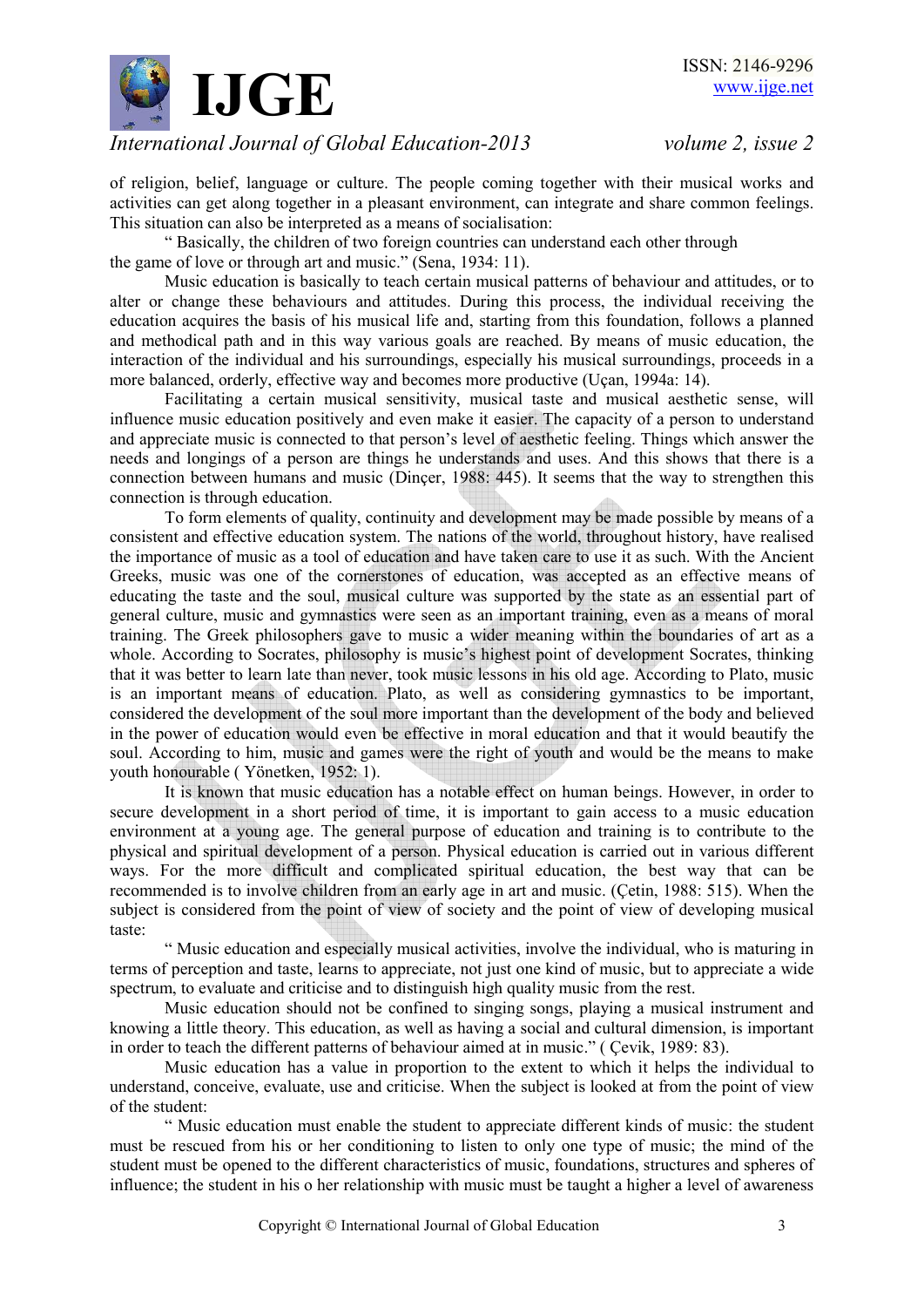

and critical ability; he must be taught how to choose a musical instrument, a record or cassette (or compact disk), a book about music or a source a higher a level of awareness and critical ability; he must be taught how to choose a musical instrument, a record or cassette (or compact disk), a book about music or a source and to criticise a musical work or performance and must guided to develop his or her own musical abilities and actively participate in activities." (Uçan, 1994a: 15).

 To discourage people from bad habits and orientate them towards good values, to raise happy individuals in society, socially adept, cheerful and good-tempered, calm people, the potential contribution of music education is great. Also, music education is known to have an important contribution to make to the intelligence, emotions and personal development of individuals.

### **Music Education of Children and Adolescents in The Family**

 The family, as the first education environment of children, is of considerable importance. In order for the child to be well educated it is first of all necessary for the mother and father to be raised well. In the family environment, the foundations of the later music education are laid. The foundation of music education, received in the family, determines to a large extent whether a child will be interested in music, enjoy listening to music, learn, and be keen to learn, a musical instrument, sing songs or participate in a musical group or society. For this reason, families should try to create a suitable environment at home, in order for this to happen.

 J.J. Rousseau mentions an aunt who sang songs to him while rocking him in his cradle: "I am indebted to this aunt for the enjoyment of an passion for music which developed much later." Lavignac, 1939: 14). By so saying, Rousseau stresses just how important the influence of the family is in this matter.

 To have an instrument in the home, for one of the adults at home play a musical instrument or to be able to use their voice well, for there to be a positive influence in this direction at home and especially for good quality music to be listened to at home, to go to good quality live concerts from time to time, makes it easier for the child to feel interest in and love of music.

 There are some methods that can be used to orientate the child towards music and cause him to be sufficiently affected by music. It is possible that the child who did not show much interest in his early years, will later, especially in adolescence, start to take a close interest in music, to learn a musical instrument, become a member of a choir or even to choose music as a career. This wish may develop later, after entering different environments and social groups. In this case, the families should also try to be helpful. This help could take the form of finding a teacher, buying an instrument, encouraging him and helping him to find a suitable course environment for instrument or voice training and if necessary, making contact with individuals or organisations concerned, and so on. It may help families who are concerned about this subject to contact know and trusted instructors in the neighbourhood.

 A society which gives insufficient importance to music education remains insufficient in the business and fulfilled individuals and attaining the distinction of becoming a society formed of such individuals. A society which does not wish to remain without these things, must take steps to provide all the things necessary for the music education of young people (Uçan, 1994b: 86).

On this subject, it should be stressed that the approach of the smallest unit of society, the family, has a strong influence. For the families to appreciate the importance of and need for music education is very important for the children and young people to be well-educated in music and welldeveloped culturally from this point of view. Families who want their children to receive a good music education should try to provide a suitable environment for them to develop their abilities. Also, the families have a role to play in ensuring that their children become happy and successful individuals interested in the Arts. To give sufficient importance to the education of children, who represent the future of all nations, is a common concern of all societies. All adults share a responsibility to ensure that music education, which plays an important part in the education of children, is accorded due importance and that the right steps are taken carry out this education in the best possible manner.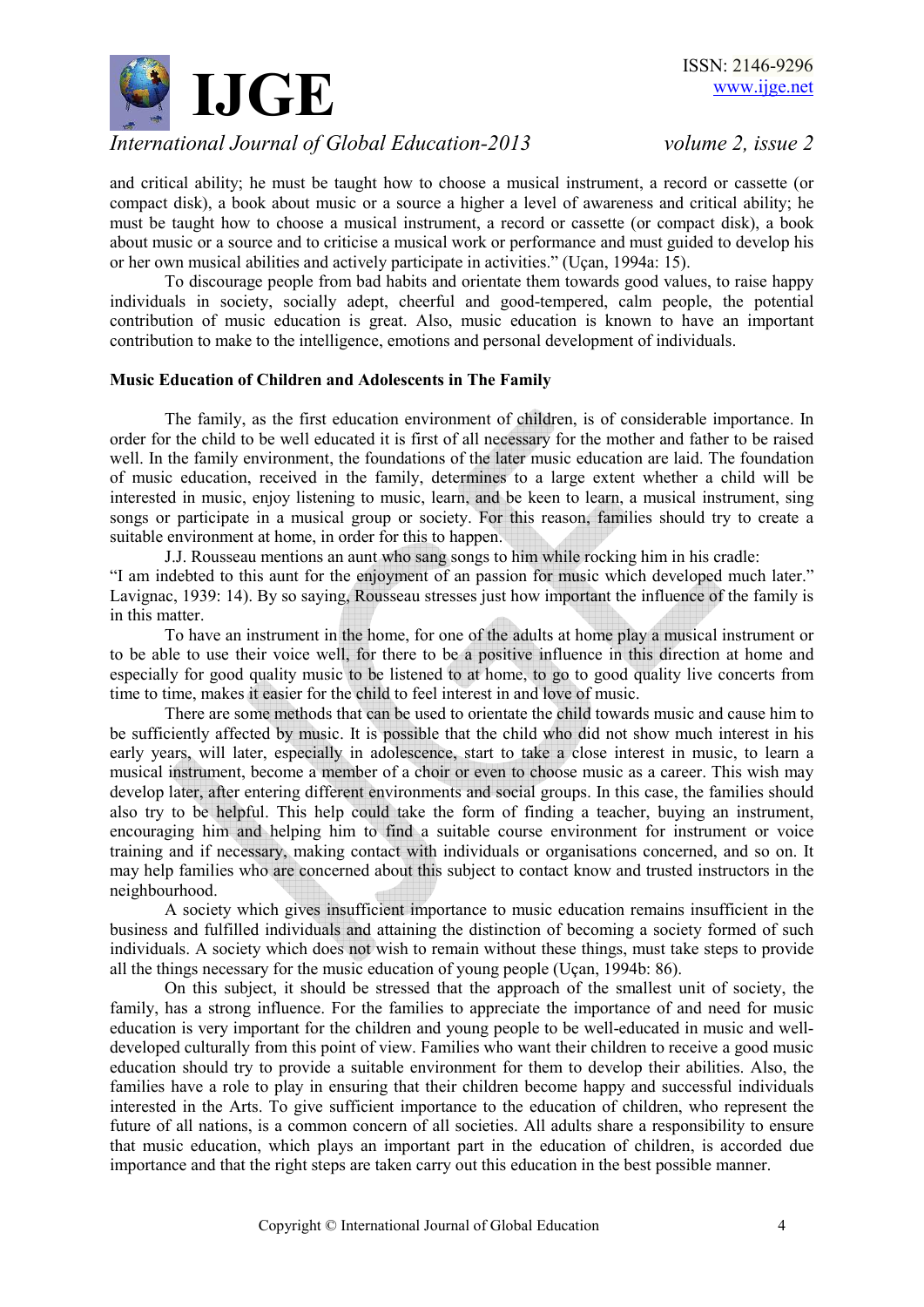

### **The Development of Musical Background of Individuals in Schools**

 Next to education in the family, the pre-school education of children is the best preparation for school education. Pre-school education offers an important opportunity to start music education early.

 It should not be forgotten how critical and important the pre-school years are for learning and how rapid learning is during these years, in comparison with other periods of life. Music must be an important part of pre-school education. Here the teacher has an important role to play, whether it be at the planning stage, the application stage or in the method of working.

For this reason, teachers with the necessary background and experience must be employed with this age-group. In the pre-school period, part of lessons may be spent in play-activities of an artistic nature. Musical games, work using rhythm and hands and feet, percussion instruments or activities mixing voice and instruments can help to enhance this education.

 The education in schools affects the quality of individuals and of society as a whole, because, by means of school education, people are able to develop themselves and to acquire skills and authority. In short, to provide the service of teaching and being taught:

 Schools are institutions which attempt o impart to students certain previously-decided characteristic. The intention is to effect the desired changes in the student or teach certain new patterns of behaviour ( Tekin 1977: 2).

 In order to ensure continuity in the music education after pre-school period, in order to render it productive, it is necessary to adopt certain patterns of behaviour, attitudes and methods. A large part of the education in schools consists of planned activities; in a certain school term or year the things taught are the pre-conditions or foundations of the things to be taught in the following term or year (Bloom, 1995: 9). In the light of this, it can be seen that all the stages of education must be planned as a whole and carried out systematically. Only in this way can music education reach the desired results and in this way it becomes easier to educate and orientate students. The values learned in school, together with their good and bad aspects, increasingly are seen to be lived out in families and in society generally. Music, understanding of music and musical preference will increasingly flower in society and be lived out by all members of society. From this angle, instruction in music with an educational purpose forms the basis of the musical life and musical future of that society ( Sun, 1994: 87).

 In the music education in schools, the methods used in the lessons, and outside them, have a large effect in forming he child or youth's musical background. It is well known that music lessons form the basis of the music education in schools. In order for the music lessons to be more successful, the teacher must proceed with the instruction in a correct and consistent manner. A teacher who is popular and whose lessons are enjoyed, will help students, firstly, to feel that music is an important part of life. If there is a well-equipped classroom and a well-qualified teacher, the students will have a better educational facility. The activities within the classroom, in addition to voice and instrument practise outside class, will increase the interest of interested and able students. By doing group-work with these students, good results can be obtained, both from the point of view of the individual and in terms of the development of the music environment. The music teacher taking a special interest in some able pupils and teaching them an instrument in their spare time or, if there are students who already play some instrument well, forming a group with these students, may contribute to the music education as a whole. One way of improving the music education in schools is by forming orchestras from the pupils, school choirs or mixed groups with a combination of voices and instruments. Although school music is usually associated with singing, it is necessary to encourage the children to take part in instrumental music, both in and out of school ( Sun, 1969: 216).

There are some additional activities which are known to make music lessons more successful:

 "It may be useful to get some students who have learned instruments outside school, in private lessons or in other institutions, to participate in the lesson along with their instruments. However, allowing them to give a recital in the part of the reserved for enjoyment of music, should not be allowed interfere with the flow of the lesson." ( Yönetken, 1993: 70).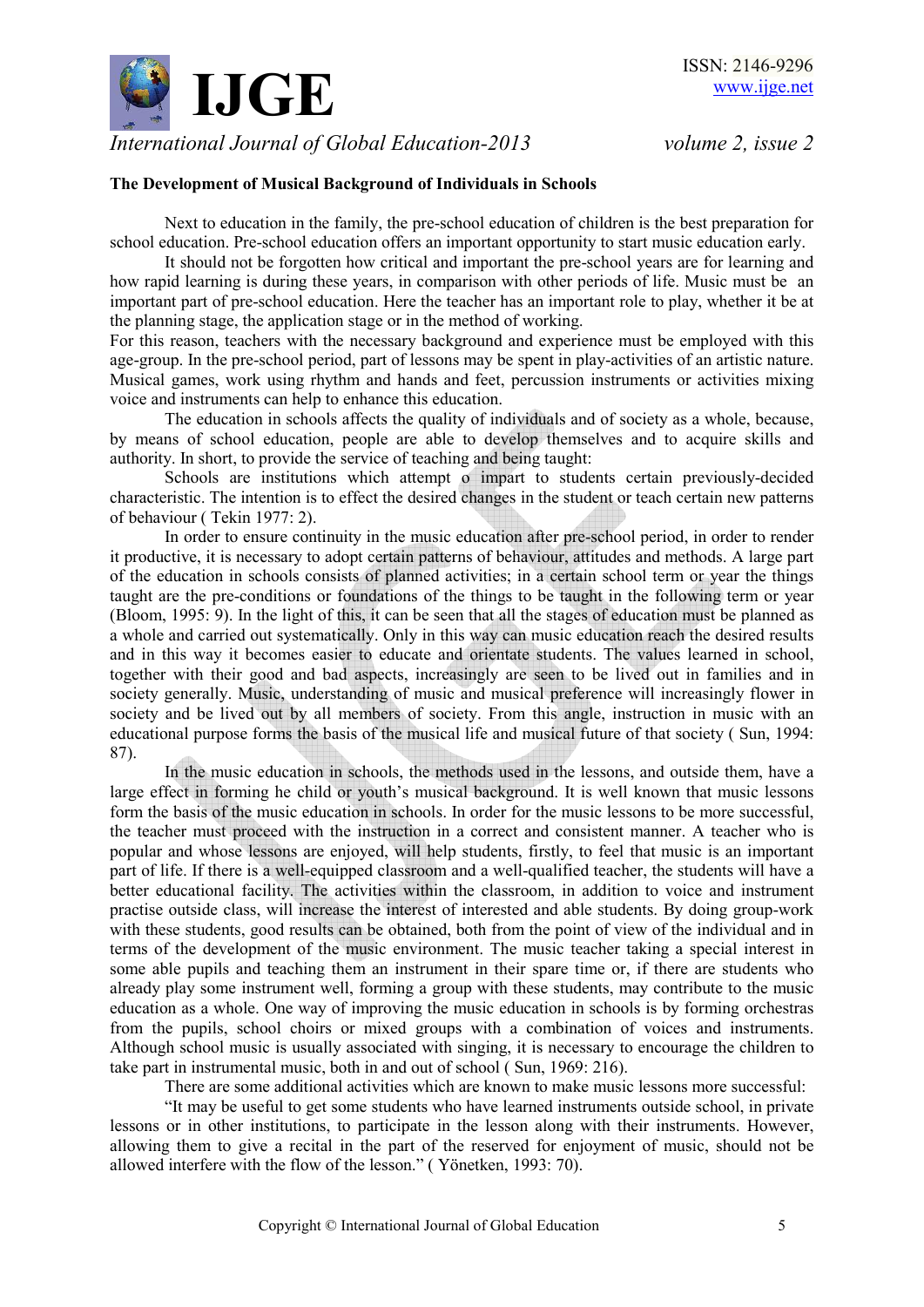

 In order to improve the music education in schools, various countries have searched for new methods. On the subject of music education in schools, there are several special systems that are recognised in the world. The Kodaly and Suzuki systems are two examples of special music education systems. The aim of the Kodaly system, which Hungarian composer Zoltan Kodaly developed, used and was fortunate enough to see the results of in his lifetime is as follows:

 "Real art is powerful enough to support the progress and rise of humanity. Education in art must be made more widespread, every individual must receive the benefit of this most important invention of mankind. The primary and middle school programme in Hungary, based on the Kodaly system, devotes equal parts of the school programme to mother tongue, mathematics and music." (Ali, 1987: 104). The principle of giving music lessons the same weight on the curriculum as the other basic lessons has also been accepted in other countries:

 "Kodaly, who saw music education as an indispensible part of the general education of humanity, always took care to educate the educators in a wide spectrum of subjects. For example, in the psychology of music lesson, the future teachers studied subjects such as how, in the continually changing and moving modern society, to keep pace with the innovations and changes which would appear among the children, to feed the creativity of the child and to aim for the highest possible ratio of success." (Ali, 1987: 105). To adopt these types of innovation and increase them in the field of music, are things which will contribute to creativity generally and the creation of new musical works. The quality of music educators, the standard of the education and educational progress will be directly affected.

 Regarding the development of individuals in a music education environment, the viewpoint of the educationalists and their general attitude and behaviour has an important bearing on the results obtained. It is important to educate individuals both in school and outside school. Music educationalists, on account of their own careers, generally see the musical development of the child in terms of individual potential, producing music and consumption. The programmes generally aim to realise the highest potential of the individual. It is worth mentioning the work of the child, both done alone and in the group. When we look at the music programmes in the west, we can see that importance is given to out-of-school activities. These programmes include experience of playing chamber music, orchestra experience, bands, participation in small and large choirs and the habit of listening to concerts. All of these activities are out-of-school activities. In those out-of-school music activities, the child obtains musical experience, particularly group experience. It seems that a child who makes music in a disciplined way in a group will gain, more than group and social success, personal development (Nketia, 1974: 38).

 If we observe closely those musical activities outside school, it may be productive to employ such as activities. In particular, it may be a good idea to encourage music programmes in the media which support the education in school and listening to such programmes might be encouraged. At the same time, children may be encouraged to participate as individual or group performers, or as spectators at competitions, celebrations and festivals. Participating in such events, as spectators or competitors leaves a lasting impression on their personalities. To follow closely some music recitals, conferences and seminars will enrich their musical background.

 In society there are a considerable number of amateur musicians who have had a good music education and are deeply involved with music. The behaviour and attitude of amateurs may help in the development and spread of music education. Here, it might be useful to mention an interesting viewpoint with regard to amateurs:

 " I can divide amateurs into three groups; the first group love music, but these individuals only turn on the music set. They never go to concerts; they prefer the perfection of recordings. The second group think that it is enough to play for their own pleasure and do not feel the need to listen to music of other people. This lack of interest equally applies to members of symphony orchestras, chamber music groups and those who play in music clubs. The third and the best category go to listen to symphonic music, chamber music and even opera. They may play in a quartet or trio or are members of symphony orchestras. They are capable of enjoying all kinds of music. Only, the number of these individuals is small. Our whole aim is to increase the number of these individuals." (Ameller, 1974: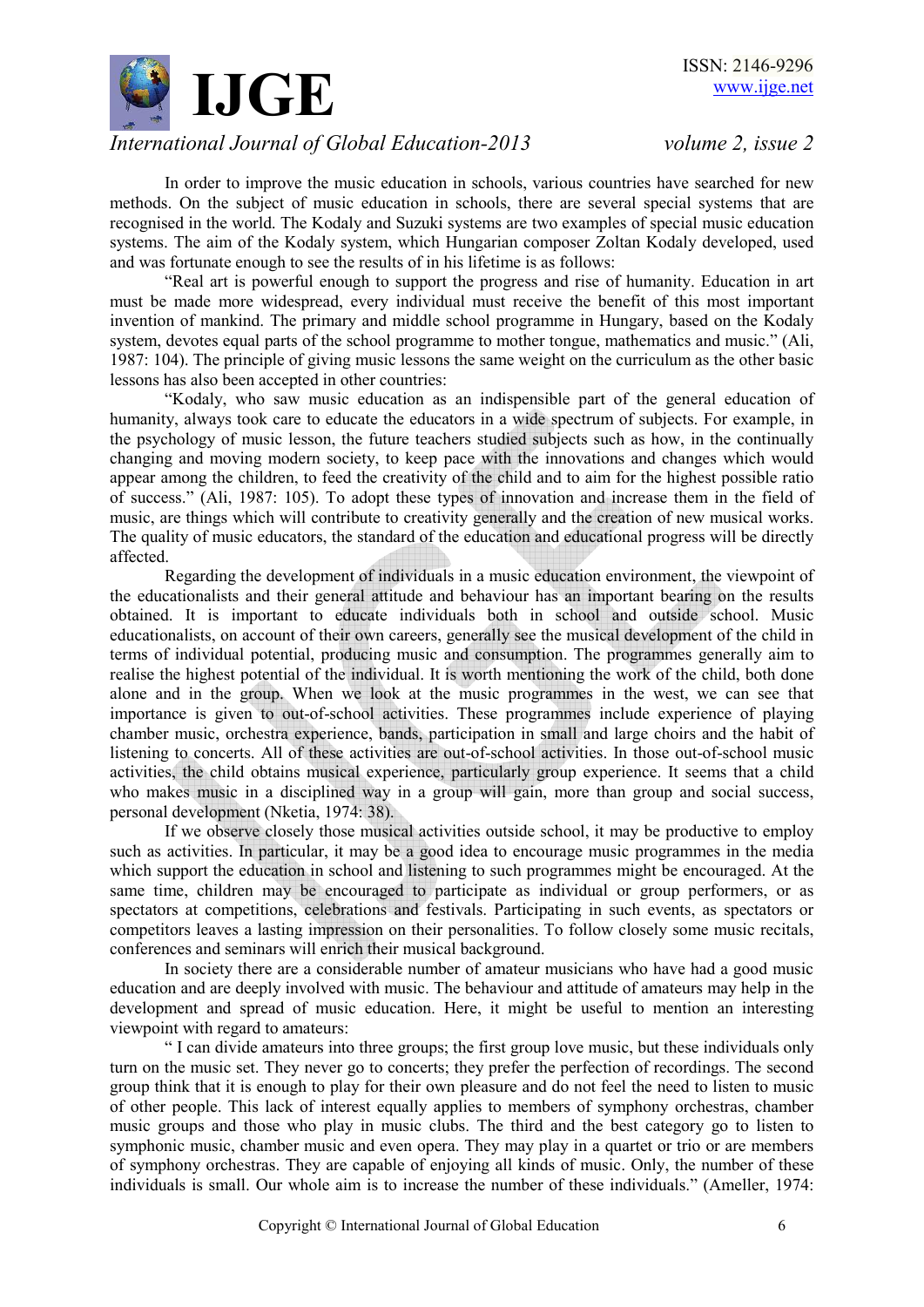

63). In society generally there are amateur musicians who are sensitive to music and, with their correct actions, reflect the things they have learned from music education in society generally. The existence of such individuals is an important element which helps to raise the quality of music in all countries.

 Quality is a concern in every environment where music education is given. It is important that this education leave a lasting impression on people and it is important that it arouse the desire for more education. Those who have benefited from music education influence those around them, which is valuable in terms of increasing the general desire for education. Positive trances remain in the minds of those who have made music in groups, creating good memories to recall later, one of the many results of music education. It must not be forgotten that every positive advance in the field of music education opens the door to other positive developments, therefore contributing to improving the quality of this education.

### **Appreciation of Music, Enjoyment of Music and Emotional Interaction in Music Education**

 It is important for the person being educated in a music education environment to be educated from the point of view of music. One of the aims of music education is to ensure that the capacity of the individual to enjoy music increases. The person who enjoys his or her work wants to do this work continuously, is more enthusiastic and wants to do it better.

 To have the capacity, while listening to music, to understand and evaluate stands in direct proportion to the quality of the music education received. Music education also plays a definitive role in the amount of pleasure obtained. To reach this level of understanding it is necessary to receive quality education and to be in the habit of listening to music with awareness.

 Concerts are, from a music education point of view, very valuable occasions. At concerts, those on the stage and those in the audience are affected to a large extent. While watching a concert or while listening to music with the aid of technology, the effect of music, whether to produce joy or sadness, or alternating joy and melancholy, is known to be characterised by an emotional intensity.

 In music education it is important to learn by watching and listening. One of the environments in which this is possible is the live concert. It is known that people watching a live concert, or listening to music with the help of technology, are influenced in different ways and on different levels. It may be that in the creation of these different ways of affecting people emotionally, their psychological state at the time of listening has a role to play. While individuals are listening to music, their interests, sensitivities, expectations and other such elements play a part in their being affected by the music in a particular way. Especially in the case of deriving enjoyment, when a concert is watched collectively in a large audience, whether the listeners enjoy it a lot or a little and so on may be affected are known to have an emotional content.

 The concert being watched or the music being played generally affects individuals in the audience to varying degrees. Their level of musical knowledge and musical appreciation, it may be stressed, has a bearing on this. In the development of musical appreciation, some participation, in short to be educated in these matters, is necessary. Human beings feel a need for music in their daily lives for various purposes. To listen, to enjoy themselves, for spiritual satisfaction, most of the time music accompanies these needs. In that case, these elements should also play a part in learning to appreciate music (Günay and Uçan, 1977: 296-297). If that is so, a conscious attempt to learn to appreciate music would seem to be necessary, in order to connect music to the needs of people's daily lives. On the matter of learning to appreciate music by experiencing and experimenting, it seems likely that this ability would develop of its own accord. On the matter of the individual learning to appreciate music, it is known that certain things are effective such as, in order to understand music better, to study various information about music, to be knowledgeable about the instruments, or about techniques of playing instruments, to know the characteristics of the music listened to and to be interested in a particular type of music are a few things that are known to be effective. It is generally thought that those who do not have these characteristics will be insufficient in the matter of understanding and having a clear concept of music and, in comparison with those who have a greater store of accumulated knowledge, will remain amateurs. However, it can be observed that some individuals,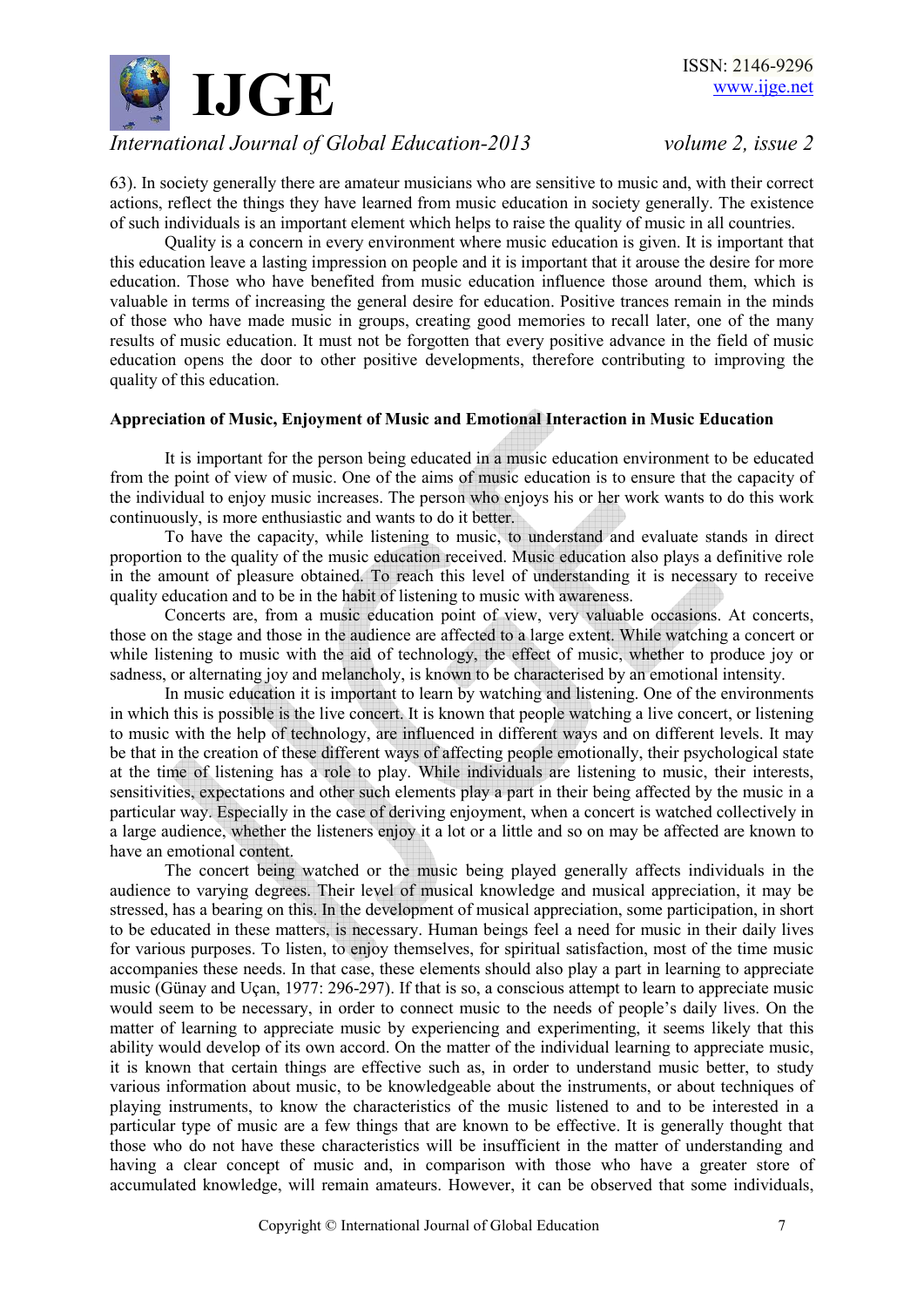

who do not have the characteristics mentioned above, nevertheless, on account of their great interest in music, become a good listener and observer in proportion to their understanding. To know how to listen with attention is a true art. Such an art is it that it must be learned and has a great value. Everyone hears but very few truly listen and even fewer truly understand (Lavignac, 1939: 314).

On the matter of listening it is thought that the level of education, or willingness to be educated, plays an important role. The level of ability to listen, especially at live concerts, has various effects, both on the players and on the audience. The listener and observer is the main motivator, and for this reason it is necessary educate the listener. Education for listening means education for the development of the state of civilization means to appreciate, to be aware and to share the common emotions of humanity. Education for listening to music in education to aim for happiness of humanity in every action. It is education to appreciate beauty on a universal level and those who are educated according to these principles of the common property of humanity, music and the performer, and make them more worthy of respect (Özgüç, 1984: 224).

 At the moment of watching a live concert, and afterwards, the performers and the listeners experience an emotional closeness. When the audience applaud the players while they are playing, after a very effective part of the music, they put themselves in the place of the players and feel excited as if they were playing, and are effective, which is the emotional side of instrumental concerts. After the concert, the close dialogue between players and members of the audience may be explained as an important sharing of emotion.

 It should not be forgotten that various duties fall to those amateurs who, in spite of not having enough musical knowledge, greatly enjoy watching and who:

 "Should always behave well to those who give them so much pleasure, must value them and behave respectfully. They must truly appreciate them as well as be their friends and they must protect and help them." (Lavignac, 1939: 315).

 Individuals in musical environments where such emotional closeness is obviously experienced and felt, may measure their own musical development evaluate and in this way educate and develop themselves.

### **Conclusion**

 Individuals, who have the opportunity to acquire musical education, if that make good use of this opportunity, will have the chance to enrich their musical background. Music education, first of all, provides the opportunity for people to develop their personalities helps them to be in good relations with other people and gives them good values such as sharing with others and being willing to participate in activities. Those who after receiving education, become involved in music as amateurs, enjoy what they do, gain fulfilment and by continuing their activities develop their musical behaviours, attitudes and skills. Those who undergo music education with purpose of choosing music as a profession, doing the work they can in their chosen branch, work towards the goal they aim to attain.

 Individuals in a music education environment have the opportunity, as a result of this education, to develop themselves and to influence other individuals and society as a whole. Individuals in such an environment, if they become proficient in areas such as vocal or instrumental music and composing, may contribute to the creation of new works and the formation of new vocal and instrumental groups. Those who become expert in their own field may become good members of choirs or soloists or members of orchestras, or even virtuosos, or the conductors of choirs and orchestras. They may eventually become music critics and presenters of music programmes as a result of their musical background and experience. Confident musicians, if they continue their work and studies, may eventually reach the highest level that can achieved. By hard work and finding a good environment in which to progress, they may achieve new musical successes. In music education environments where children, adolescents or adults are found, first of all, high quality and the aim to develop must be the approach adopted. Everyone, both the educator and those being educated, must be